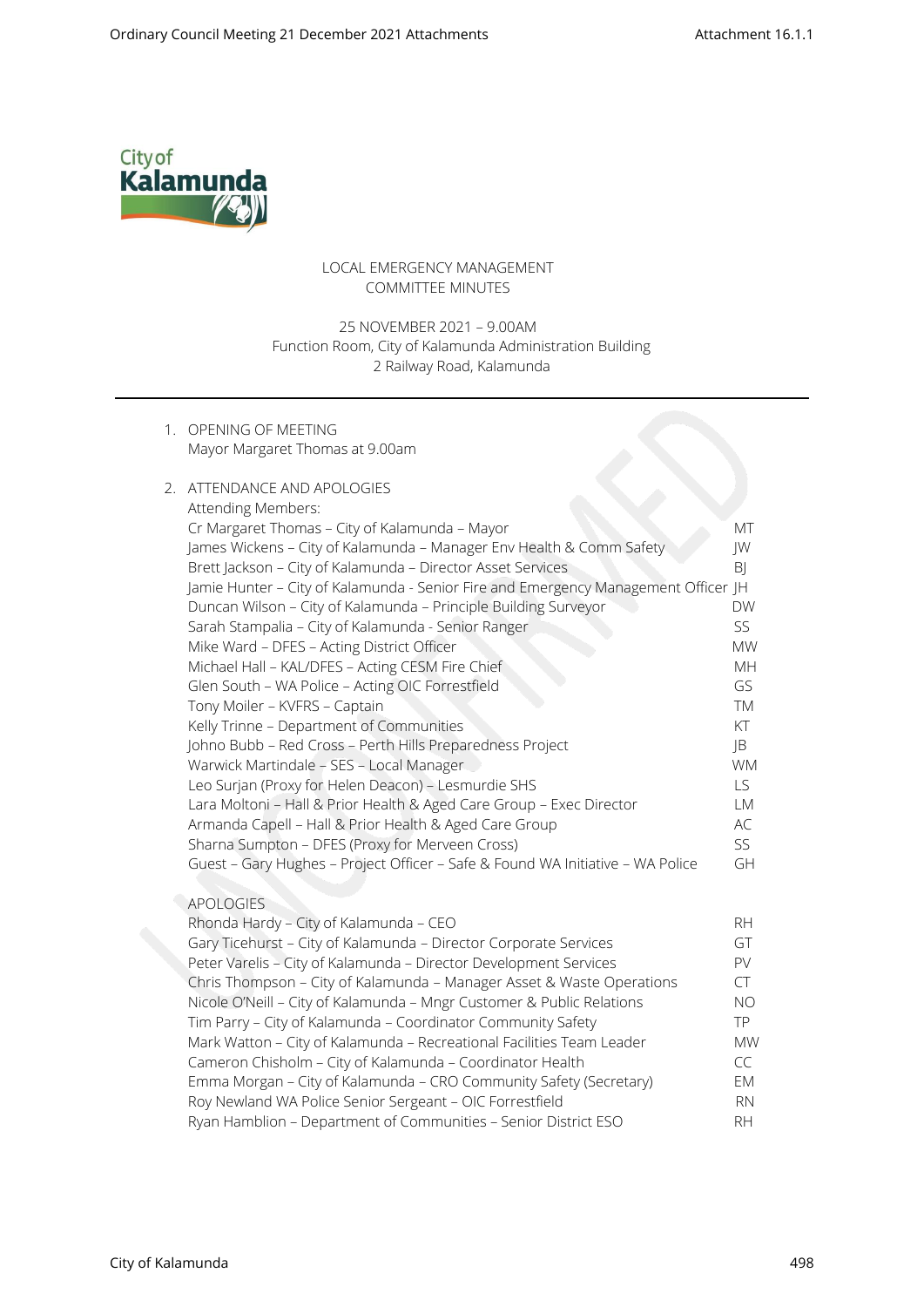

| David Stewart - KVBFB - Captain             | Dς        |
|---------------------------------------------|-----------|
| Marven Cross - DFES - DEMA                  | MC        |
| Dene Olive – Kalamunda Hospital<br>DO       |           |
| Michelle Baines - Kalamunda Hospital        | МB        |
| Helen Deacon - Kalamunda SHS - Principal    | HD.       |
| Kerry Chipchase - Lesmurdie SHS - Principal | KC        |
| Michael Pasotti – DBCA – Fire Coordinator   | <b>MP</b> |
| Paul Southam - DFES - District Officer      | Pς        |
| Steve Hall - St John Ambulance              | SH.       |
|                                             |           |

3. CONFIRMATION OF MINUTES

26 August 2021

Moved and Seconded.

- 4. MATTERS ARISING FROM PREVIOUS MINUTES
	- 4.1 JH Table report for exercise ALIWA, HAZMAT conducted at LEMC Meeting 26 August 2021 – This is in Draft - Pulling together Outcomes against Objectives – to be forwarded in due course.

### 5. CORRESPONDENCE IN/OUT

- 5.1 In Email to Gary Hughes WAPOL re: Safe & Found WA Initiative
- 5.2 In Department of Health seeking contact details for key personnel
- 5.4 In Safe Found WA A joint initiative of WA Police and Medic Alert Australia
- 5.5 In LEMC November 25th Safe Found WA initiative
- 5.6 In MA00f Safe Found Posters
- 5.7 In Mandatory Covid 19 Vaccinations Summary
- 5.8 In/Out Mary's Mount Primary School Bushfire Plan Reaching out to Local Stakeholders for Feedback
- 6. PRESENTATIONS
	- 6.1 Safe & Found Initiative WAPOL Gary Hughes Has this been promoted and advertised through GP's at all? GT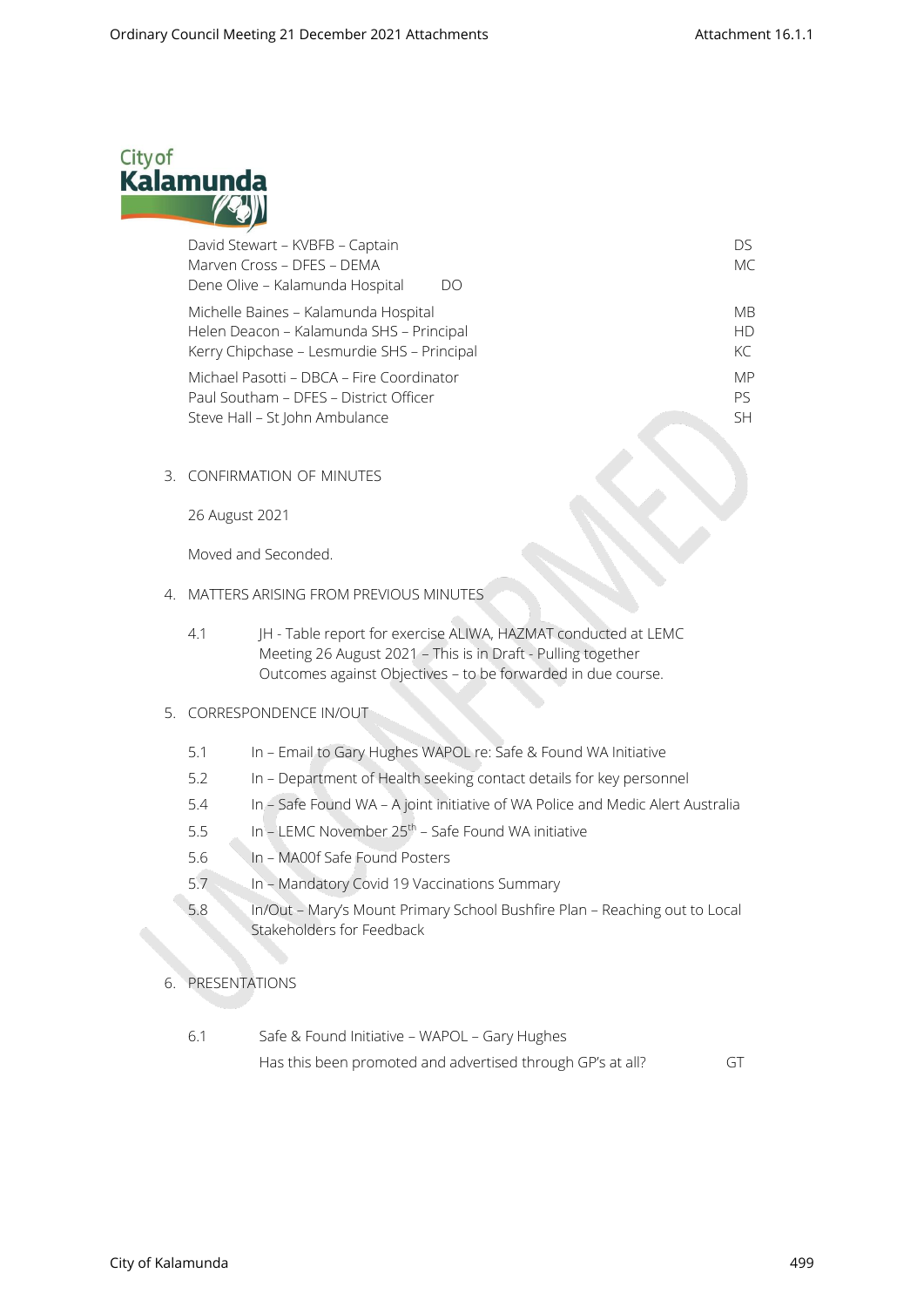

|     | Would you believe 12 months ago we started planning how to deliver Safe<br>and Found and we wanted to get involved with Drs Surgeries and Medical<br>Centres and it had to be announced by the Minister and then announced on<br>12 August it was officially launched and that's when we started promoting it<br>but it is firmly in Medic Alerts hands and it is progressive. WAPOL have<br>engaged with major stakeholders and now starting to hand back to |           |
|-----|---------------------------------------------------------------------------------------------------------------------------------------------------------------------------------------------------------------------------------------------------------------------------------------------------------------------------------------------------------------------------------------------------------------------------------------------------------------|-----------|
|     | Medic Alert.                                                                                                                                                                                                                                                                                                                                                                                                                                                  | GH        |
|     | Very complex issue for us running an Aged Care Facility - I think it is<br>fantastic. What is the split/statistics on people searching for have they<br>come from Home or Residential Aged Care?                                                                                                                                                                                                                                                              | LM        |
|     | 1 in 5 is Residential Aged Care                                                                                                                                                                                                                                                                                                                                                                                                                               | GH        |
|     | Would be very interested in a presentation at the Facility                                                                                                                                                                                                                                                                                                                                                                                                    | LM        |
|     | Has anyone been found using the system?                                                                                                                                                                                                                                                                                                                                                                                                                       | <b>MW</b> |
|     | Yes, Richard that we spoke about.                                                                                                                                                                                                                                                                                                                                                                                                                             | GH        |
| 6.2 | Training Preparation of FCO and brief of the FHRP - Jamie Hunter                                                                                                                                                                                                                                                                                                                                                                                              |           |
|     | As they Fire Control Officer's are casual is it hard to fill positions?                                                                                                                                                                                                                                                                                                                                                                                       | MT        |
|     | It is tricky. We have been quite lucky in the last two seasons we've had<br>a good number of applications considering it's such a short period and<br>the Team we have had this season I am quite impressed.                                                                                                                                                                                                                                                  | JH        |
|     | The Casuals are a fantastic bunch of Casuals, the last two years there<br>have been quite a few applications and it has been good.                                                                                                                                                                                                                                                                                                                            | JW        |
| 6.3 | Presentation of Emergency Management Training - Recovery<br>Coordinator Moora - James Wickens                                                                                                                                                                                                                                                                                                                                                                 | JW        |
| 6.4 | Animals in Emergency Training - Muresk - Sarah Stampalia                                                                                                                                                                                                                                                                                                                                                                                                      | SS        |
|     |                                                                                                                                                                                                                                                                                                                                                                                                                                                               |           |

# 7. GENERAL BUSINESS

7.1 Mary's Mount Primary School Bushfire Plan was circulated and was forwarded on to relevant DFES Staff who do assist and review school Bush Fire Plans.

# 8. AGENCY UPDATE

8.1 DFES – Acting Chief Michael Hall MH

8.1.1 Winding up the season it is getting drier out there. Doing a lot of Operational Workshops at the moment. We are expecting the season to be drier but the season may not kick off until January.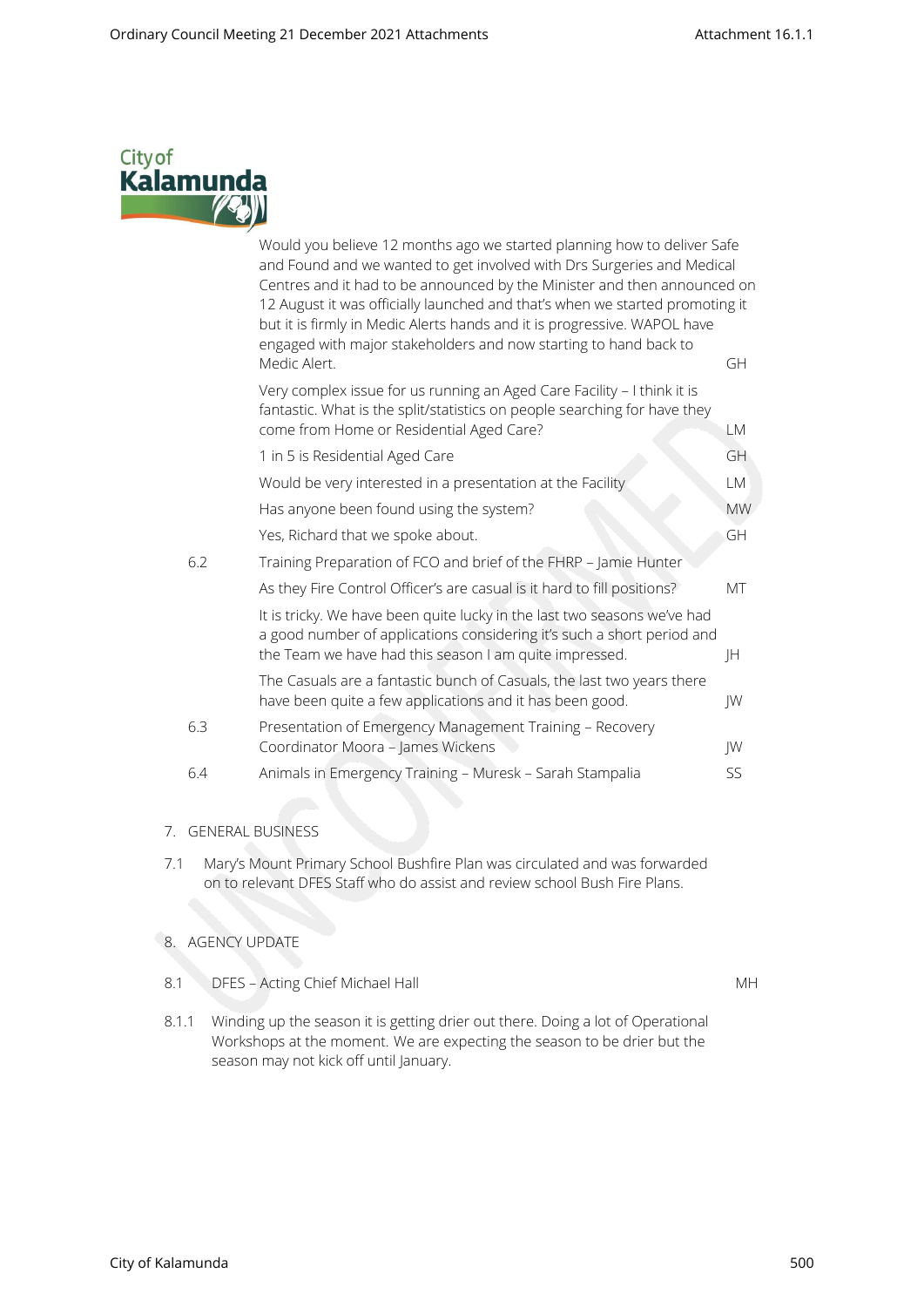

## 8.2 DFES – Acting District Officer Mike Ward

- 8.2.1 Showed some slides and spoke about  $1<sup>st</sup>$  December high threat period MW meaning increased triggers in the South West region. We have three heavy appliances coming on board on the  $1<sup>st</sup>$  and  $31<sup>st</sup>$  December to increase capability in region, to Gosnells, Serpentine and Armadale. Regional Response. Some of the volunteer organisations have extra light tankers. As Mike said we completed preseason exercises. Level 2 simulation in Roleystone was attended and the zone 220 requirements – air response across Darling Scarp. This relates to air support as well as appliance that will turn out automatically. In Kalamunda you will get KBFB, KVFRS and career Fire and Rescue appliances turning out on report of any fire. The air fleet for this year, we have new addition. Two Black Hawke helicopters – military aircraft fitted for fire suppression each one of them hold 4,500 Litres which gives us the ability to split the resource and gives us 9000 litres. That is new this year instead of the Georgia Peach. They come on board 20 December. DFES have the ability to map a fire at night time, rate of spread, thermal imaging. Lions Scanner will give data back to incident management regarding thermal imaging. Recent fires in Port Hedland it did mapping up there. This will be extra handy. This air fleet 1<sup>st</sup> November Helitacs came on board 2,600Litres per Helitac, Helitac Supervisor and Dorphine Multi Purpose Utility Air. Coming 1<sup>st</sup> December two more coming on board - Jandakot then 15<sup>th</sup> the two more and 20<sup>th</sup> the Black Hawke. They are contract to Western Australian and can cost anywhere from 15 to 20 million dollars to contract for the season. Fixed Wing, Spotter Planes are also available and on contract. MW 8.2.2 What is the reason for putting it way down South? Obviously that was decided years ago but can we bring it further North? GS 8.2.3 It will always be based in Busselton as we have the threat down South West Margaret River, Busselton threats. We need an airfield big enough to actually land the aircraft and Busselton is big enough to land on. The only other one is Pearce through RAAF. Last year they were under maintenance. There will be one at Pearce but the other one will be at Busselton. MW 8.2.4 It feels like the City of Kalamunda has had a lot more controlled burns this year. Is that right? MT and the control of the control of the control of the control of the control of the control of the control of the control of the control of the control of the control of the control of the control of the c
- 8.2.5 Parks and Wildlife have done a program again and have been very proactive, plus City burns and like Jamie said some of the Residents have been very pro-active. Parks and Wildlife did a lot of burns around Bickley which was last done 7 years ago. MW
- 8.2.6 There was general conversation about types of chemicals and retardants used.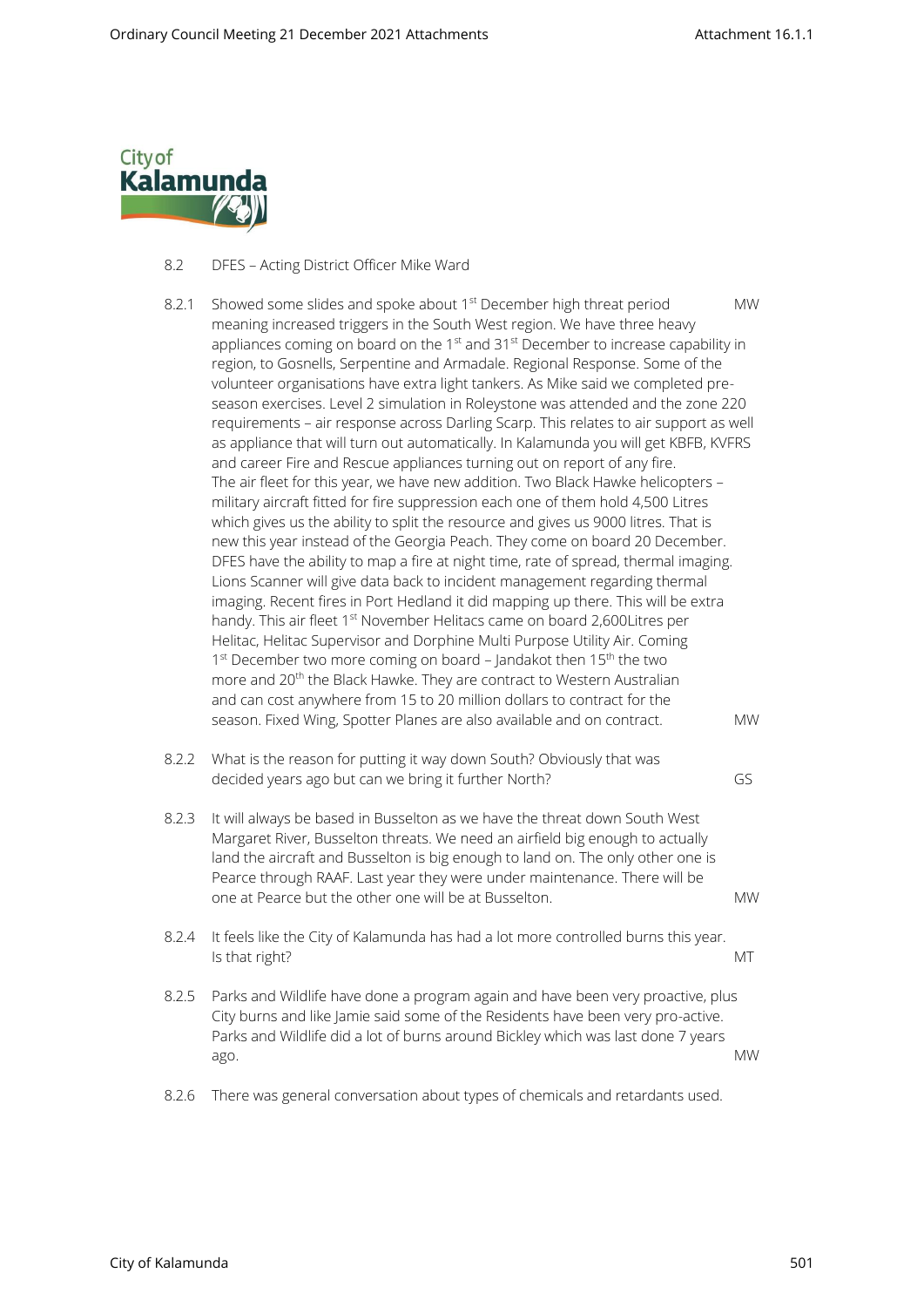

### 8.3 RED CROSS

8.3.1 Emergency Services Dept at Red Cross has been busy past few months.  $\qquad \qquad \qquad$  IB Dealing with aftermath of Wooroloo Bush Fires and Cyclone Seroja, second round of Community Outreach in Wooroloo has been completed and Report is being written as we speak. We have hired a number of new staff for the Mid West to assist with outreach Cyclone Seroja. Perth Hills Prep Project has been delivering preparedness workshops extensively in Kalamunda. Pillowcase which is one of our school programs has been successful in Kalamunda. Recently a couple of students from Gidgeganup Primary School won a Lions Courage Award following their response to Wooroloo Bush Fire, packed pillowcases, got family prepared and aided in evacuation. We are still conducting Community Based Workshops – there will be one next week at the Kalamunda Library. Please feel free to come along.

#### 8.4 DEPARTMENT OF COMMUNITIES KT

8.4.1 There's a big movement with the Senior DESOs – they are having holidays. Myself and another colleague will be attending various Meetings over the next couple of months. There is a couple of things happening with Communities, working with DFES on trial of Level 1 incidents we are attending and coordinating welfare response for people. We are looking at starting a trial very soon and rolling that out State Wide hopefully. That is a good initiative and LGs are supposed to assist in a Level 1 incident – this is something DOC have been able to do to assist during the Covid 19 period. We have a new CRM system "Sharpie" for helping and recording people in emergencies which is being rolled out. Vaccinations of community volunteers and staff.

# 8.5 WA POLICE GS

8.5.1 Glen South is Acting in Roy Newland's OIC Forrestfield role. My normal role is Investigations Officer – Roy is going to be away until February. One thing I would like to introduce is a current state wide Police initiative "Keeping Culture Safe and Strong" which is a strong vaccination focus on trying to bridge the gap with very low vax rates within indigenous communities. First dose gen pop 80% indigenous may be as low as 64% some communities even lower. Focus is to keep conversations going and identify local groups where covid vaccination could be brought to them. At some point borders will open up and there is concern it will have impacts on non-vaccinated communities. If everyone could make a note of that. It is not enforcement, it is just recognising there are a lot of groups that may fall through the net. That messaging is to keep up the conversations so we don't have the impacts it may have. Thanks Sarah we have cameras running again at FF Police Station. We had some technical issues before but it is up and running now.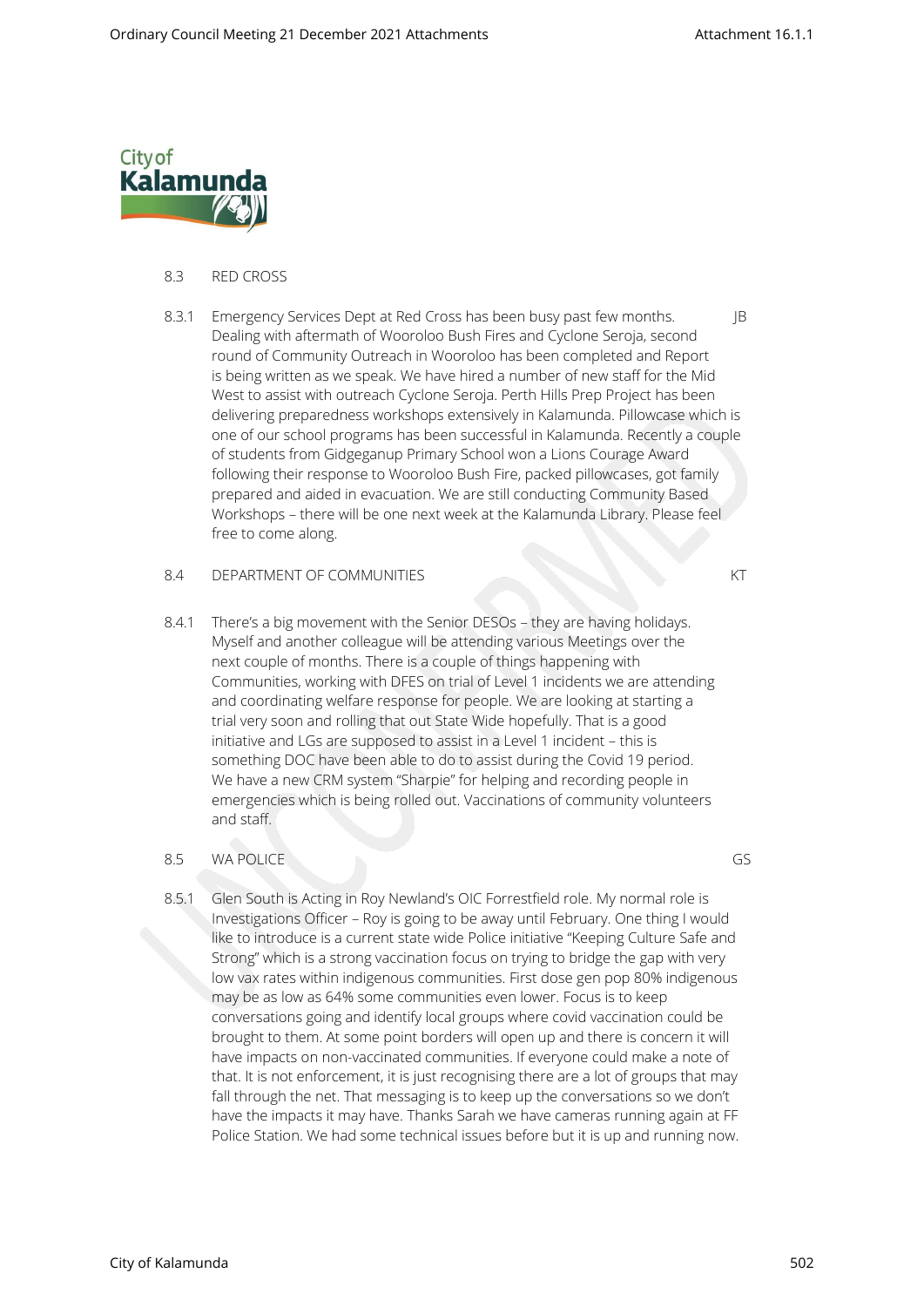

# 8.6 KALAMUNDA VOLUNTEER FIRE AND RESCUE TM 8.6.1 Business as usual – core rates are slightly down we have attended 50 incidents around district. Last night finished last fire hazard reduction burn for the season around St Brigids College. 8.7 LESMURDIE SENIOR HIGH SCHOOL LEGENION AND LES 8.7.1 Representing Kerry Chipchase – nothing much to report. We are required to keep fuel load

- low around the school in a high fire risk area. Conducted our three mandated fire drills we are required to do so business as usual – keeping fuel load down. We have a 20m buffer zone around the school to maintain.
- 8.8 CITY OF KALAMUNDA BUILDING DW
- 8.8.1 Of late, we have had a few house fires which is not a big problem if the properties are insured, but we have had a couple of late where the properties aren't insured. Problems arise as to how do we secure properties and want to use City resources to secure these properties. Also those who are not insured as we are now left with mess. Few issues in Forrestfield at the moment. Those are things we have to look at to do with recovery.
- 8.9 KARINGAL GREEN AGED CARE FACILITY LAND AND THE MANUSCRIPT OF THE MANUSCRIPT OF LAND AND THE MANUSCRIPT OF LA
- 8.9.1 160 bed residential aged care facility which opened last year. We are really new to being engaged with Fire and EM so we have spent some time reflecting on last year's incident early January and revising our emergency plan. We will take away conversation and take away from today what we will be doing. We have quite a few trees on site which have been reviewed by Arborist. Internal fire perspective we have invested in staff training for emergency evacuation processes and we had a drill the other day and we did well which was good. Briefly talking about Covid 100% of our staff are double covid vaccinated as of last week. People will need to be double vaccinated before attending facility which leads to a significant administrative burden for us.
- 8.9.2 There was discussion about residents who are vaccinated and unvaccinated and what percentage this is and the decision making abilities of residents. Also that if there was an outbreak there is the ability to have residents who are unvaccinated in one area and all the rooms are single rooms anyway.
- 8.9.3 There was discussion about education related to the use of grinders and fire related awareness and that the City of Kalamunda is very pro-active about promotion of materials and information.